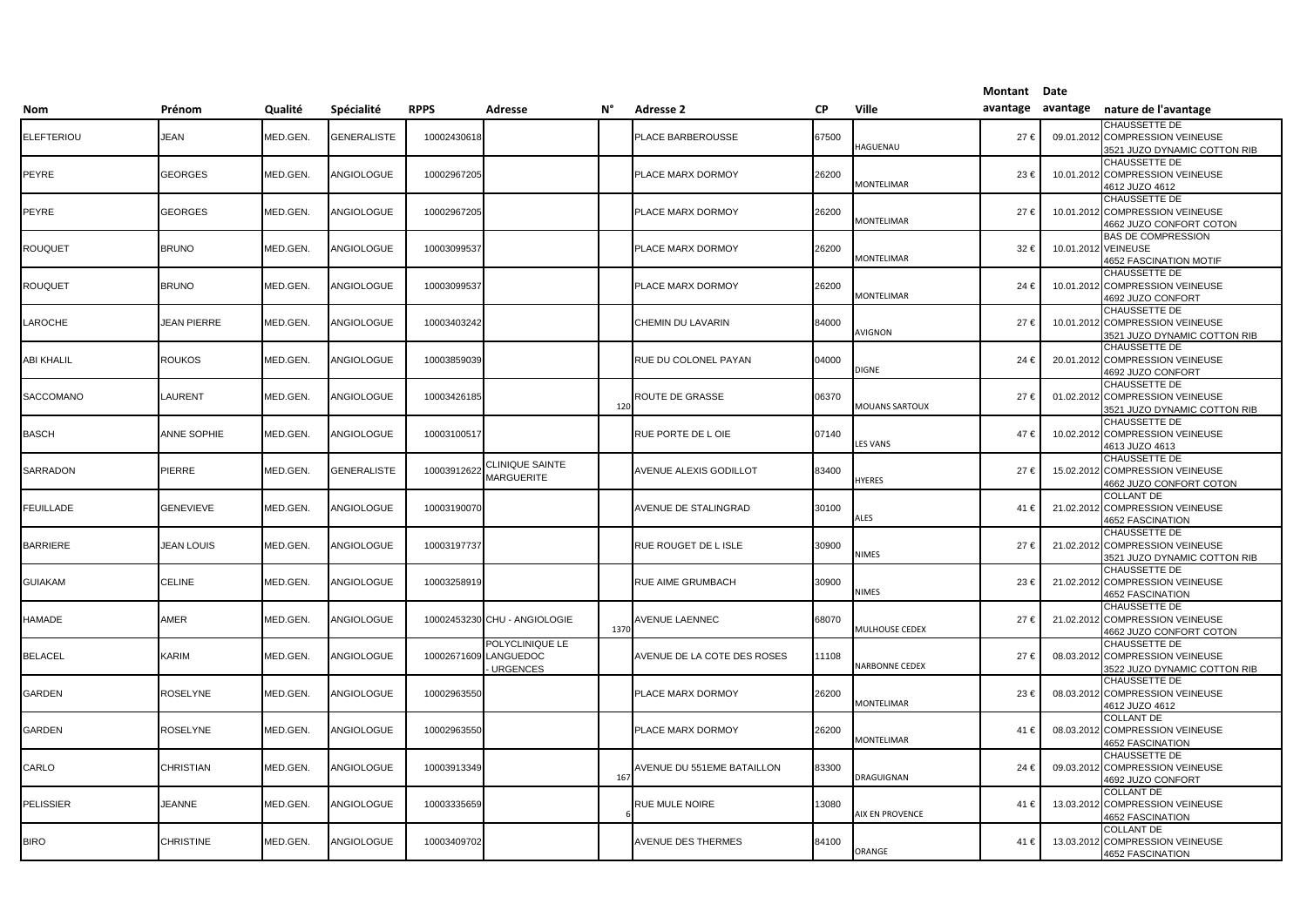| <b>PUJOL</b>         | CATHERINE              | MED.GEN.        | GENERALISTE        | 10003182747          |                                              |              | RUE ANTOINE MARTY               | 11000 | CARCASSONNE                 | 27€  | 14.03.201           | CHAUSSETTE DE<br><b>COMPRESSION VEINEUSE</b><br>4662 JUZO CONFORT COTON          |
|----------------------|------------------------|-----------------|--------------------|----------------------|----------------------------------------------|--------------|---------------------------------|-------|-----------------------------|------|---------------------|----------------------------------------------------------------------------------|
| LEGRAND              | <b>DIDIER</b>          | MED.GEN         | ANGIOLOGUE         | 10002063310          |                                              |              | RUE XAINTRAILLES                | 45000 | ORLEANS                     | 41 € | 14.03.201           | COLLANT DE<br><b>COMPRESSION VEINEUSE</b><br>4612 JUZO 4612                      |
| <b>VIGNON</b>        | CELINE                 | MED.GEN.        | ANGIOLOGUE         | 10002111580          |                                              |              | RUE PAUL DOUMER                 | 14000 | AEN                         | 23€  | 15.03.201           | CHAUSSETTE DE<br><b>COMPRESSION VEINEUSE</b><br>4612 JUZO 4612                   |
| WARGNIER             | JOEL                   | MED.GEN.        | <b>GENERALISTE</b> | 10002612686          |                                              |              | RUE CLAUDE BERNARD              | 29800 | ANDERNAU                    | 32€  | 15.03.2012 VEINEUSE | <b>BAS DE COMPRESSION</b><br><b>4652 FASCINATION</b>                             |
| LE MOIGNE            | CLAUDE                 | MED.GEN.        | ANGIOLOGUE         | 10000219336          |                                              |              | RUE DES RONDONNEAUX             | 75020 | <b>ARIS</b>                 | 27€  | 15.03.201           | CHAUSSETTE DE<br>2 COMPRESSION VEINEUSE<br>4662 JUZO CONFORT COTON               |
| MOURARET-NASCIMBENI  | <b>MARGUERITE</b>      | MED.GEN.        | ANGIOLOGUE         | 10001138436          |                                              |              | AVENUE HENRI BARBUSSE           | 93290 | <b>REMBLAY EN FRANCE</b>    | 41 € |                     | COLLANT DE<br>15.03.2012 COMPRESSION VEINEUSE<br>4652 FASCINATION                |
| <b>BASCH</b>         | ANNE SOPHIE            | MED.GEN.        | ANGIOLOGUE         | 10003100517          |                                              | 226          | <b>AVENUE CARNOT</b>            | 08000 | <b>CHARLEVILLE MEIZIERE</b> | 27€  |                     | CHAUSSETTE DE<br>16.03.2012 COMPRESSION VEINEUSE<br>3521 JUZO DYNAMIC COTTON RIB |
| <b>BOUAMAIED</b>     | <b>NOUR</b>            | MED.GEN.        | <b>GENERALISTE</b> | 1000403018           | CH SAINT MORAND<br>MEDECINE 1                |              | RUE DU 3EME ZOUAVE              | 68130 | <b>ILTKIRCH</b>             | 23€  | 16.03.201           | CHAUSSETTE DE<br><b>COMPRESSION VEINEUSE</b><br>4612 JUZO 4612                   |
| <b>TAIEB</b>         | WILLIAM                | CHIR.VASC.      | ANGIOLOGUE         | 10000497759          |                                              |              | RUE DE LONGCHAMP                | 75116 | PARIS                       | 27€  |                     | CHAUSSETTE DE<br>16.03.2012 COMPRESSION VEINEUSE<br>4662 JUZO CONFORT COTON      |
| <b>DRAI</b>          | PASCALE                | MED.GEN.        | ANGIOLOGUE         | 10003372645          |                                              |              | AVENUE DES CHARTREUX            | 13004 | <b>MARSEILLE</b>            | 17€  | 20.03.201           | <b>COLLANT DE</b><br><b>COMPRESSION VEINEUSE</b><br>5070 JUZO LIGHT LINE 70 DEN  |
| <b>PEAN</b>          | <b>MARIE FRANCOISE</b> | <b>MED.GEN</b>  | ANGIOLOGUE         | 10002519014          |                                              | -31          | RUE OCTAVE FEUILLET             | 44000 | <b>JANTES</b>               | 23€  | 20.03.201           | <b>CHAUSSETTE DE</b><br><b>COMPRESSION VEINEUSE</b><br>4612 JUZO 4612            |
| <b>MIZZON</b>        | <b>PHILIPPE</b>        | MED.GEN.        | ANGIOLOGUE         | 10002351616          |                                              |              | <b>RUE SERPENOISE</b>           | 57000 | <b>METZ</b>                 | 27€  | 20.03.201           | CHAUSSETTE DE<br><b>COMPRESSION VEINEUSE</b><br>3522 JUZO DYNAMIC COTTON RIB     |
| <b>BEQUERELL</b>     | <b>CHRISTINE</b>       | <b>MED.GEN.</b> | ANGIOLOGUE         |                      | 10001801652 CH - RADIOLOGIE                  |              | <b>AVENUE HENRI ADNOT</b>       | 60321 | COMPIEGNE                   | 22€  | 20.03.201           | CHAUSSETTE DE<br>COMPRESSION VEINEUSE<br>4682 JUZO SOFT                          |
| <b>BERNARD</b>       | <b>MARIE FRANCOISE</b> | MED.GEN.        | <b>GENERALISTE</b> | 10004036298          |                                              |              | RUE DES ERABLES                 | 78150 | <b>ROCQUENCOURT</b>         | 23€  |                     | CHAUSSETTE DE<br>20.03.2012 COMPRESSION VEINEUSE<br>4612 JUZO 4612               |
| <b>BRACON</b>        | <b>JEAN FRANCOIS</b>   | MED.GEN.        | ANGIOLOGUE         | 10003261277          |                                              |              | AVENUE J.GIONO                  | 04100 | <b>MANOSQUE</b>             | 23 € |                     | CHAUSSETTE DE<br>23.03.2012 COMPRESSION VEINEUSE<br>4652 FASCINATION             |
| NOEL DE LA PAQUERIE  | PIERRE MARIE           | MED.GEN.        | ANGIOLOGUE         | 10003217709          |                                              | $\mathbf{1}$ | BOULEVARD DUGUESCLIN            | 34500 | <b>BEZIERS</b>              | 27€  |                     | CHAUSSETTE DE<br>29.03.2012 COMPRESSION VEINEUSE<br>4662 JUZO CONFORT COTON      |
| <b>GAUTHIER</b>      | <b>JEAN PAUL</b>       | MED.GEN.        | ANGIOLOGUE         | 10002811494 BORDEAUX | <b>POLYCLINIQUE</b><br><b>NORD AQUITAINE</b> |              | RUE CLAUDE BOUCHER              | 33000 | <b>SORDEAUX</b>             | 23€  | 30.03.201           | CHAUSSETTE DE<br>2 COMPRESSION VEINEUSE<br><b>4652 FASCINATION</b>               |
| <b>BASCH</b>         | ANNE SOPHIE            | MED.GEN.        | ANGIOLOGUE         | 10003100517          |                                              |              | RUE PORTE DE LOIE               | 07140 | <b>ES VANS</b>              | 49€  |                     | CHAUSSETTE DE<br>03.04.2012 COMPRESSION VEINEUSE<br>4613 JUZO 4613               |
| <b>RICHARDI</b>      | MARIE PIERRE           | MED.GEN.        | ANGIOLOGUE         | 1000287232           | NOUVELLE CLINIQUE<br>DE L UNION              |              | BOULEVARD DE RATALENS           | 31240 | SAINT-JEAN                  | 24€  | 10.04.201           | CHAUSSETTE DE<br><b>COMPRESSION VEINEUSE</b><br>4692 JUZO CONFORT                |
| BOURNAUD-LABEYRIE    | <b>BEATRICE</b>        | MED.GEN         | ANGIOLOGUE         | 10002901436          |                                              | 51           | <b>AVENUE CHARLES DE GAULLE</b> | 82000 | <b>MONTAUBAN</b>            | 88€  |                     | <b>COLLANT DE</b><br>10.04.2012 COMPRESSION VEINEUSE<br><b>4652 FASCINATION</b>  |
| <b>LALOUM ELSAIR</b> | LAURENCE               | MED.GEN.        | ANGIOLOGUE         | 10003338968          |                                              | 33           | <b>BVD DU CABOT</b>             | 13009 | MARSEILLE                   | 34 € | 11.04.201           | <b>BAS DE COMPRESSION</b><br><b>VEINEUSE</b><br>4652 FASCINATION                 |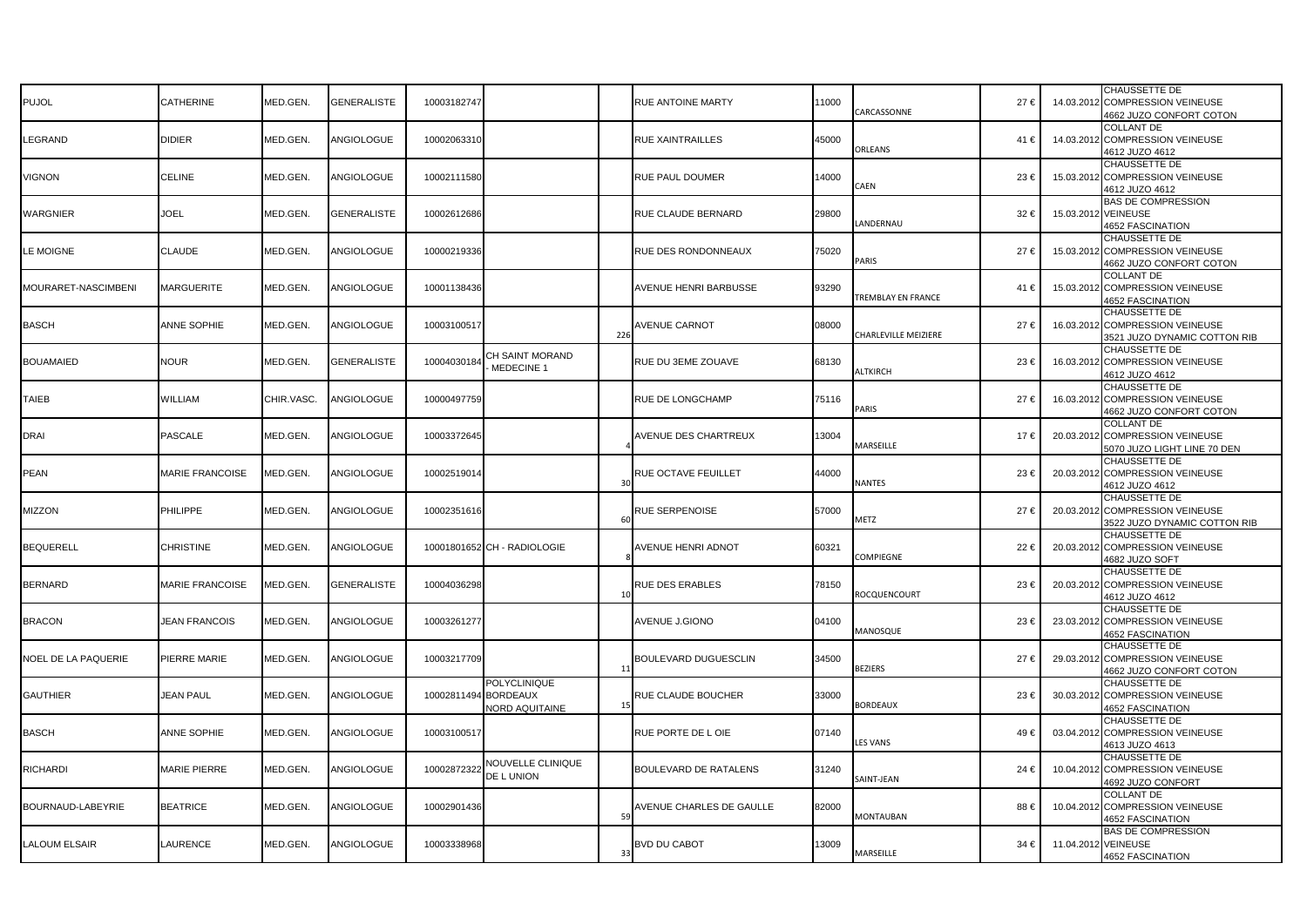|                       |                   |          |                    |                      |                                   |                       |                              |       |                        |      |                     | CHAUSSETTE DE                                                   |
|-----------------------|-------------------|----------|--------------------|----------------------|-----------------------------------|-----------------------|------------------------------|-------|------------------------|------|---------------------|-----------------------------------------------------------------|
| <b>BEQUERELL</b>      | <b>CHRISTINE</b>  | MED.GEN. | ANGIOLOGUE         |                      | 10001801652 CH - RADIOLOGIE       |                       | <b>AVENUE HENRI ADNOT</b>    | 60200 | COMPIEGNE              | 24 € |                     | 11.04.2012 COMPRESSION VEINEUSE<br><b>4652 FASCINATION</b>      |
|                       |                   |          |                    |                      |                                   |                       |                              |       |                        |      |                     | <b>BAS DE COMPRESSION</b>                                       |
| <b>GARCIA SERRANO</b> | ADELINE           | MED.GEN. | ANGIOLOGUE         |                      | 10002862885 CLINIQUE DU PARC      | $\mathbf{3}^{\prime}$ | <b>RUE DE BUCHERS</b>        | 31400 | <b>TOULOUSE</b>        | 34 € | 16.04.2012 VEINEUSE |                                                                 |
|                       |                   |          |                    |                      |                                   |                       |                              |       |                        |      |                     | <b>4652 FASCINATION MOTIF</b><br>CHAUSSETTE DE                  |
| <b>GARCIA SERRANO</b> | ADELINE           | MED.GEN. | ANGIOLOGUE         |                      | 10002862885 CLINIQUE DU PARC      |                       | RUE DE BUCHERS               | 31400 |                        | 24€  |                     | 16.04.2012 COMPRESSION VEINEUSE                                 |
|                       |                   |          |                    |                      |                                   | $\mathbf{3}^{\prime}$ |                              |       | <b>TOULOUSE</b>        |      |                     | 4692 JUZO CONFORT                                               |
|                       |                   |          |                    |                      |                                   |                       |                              |       |                        |      |                     | CHAUSSETTE DE                                                   |
| MAILLAN-MARTIN        | <b>MARTINE</b>    | MED.GEN. | ANGIOLOGUE         | 10003336426          |                                   |                       | <b>COURS REPUBLIQUE</b>      | 13120 | GARDANNE               | 24€  |                     | 17.04.2012 COMPRESSION VEINEUSE                                 |
|                       |                   |          |                    |                      |                                   |                       |                              |       |                        |      |                     | <b>4652 FASCINATION</b><br><b>BAS DE COMPRESSION</b>            |
| MOURLOT MOUTET        | <b>ANNE MARIE</b> | MED.GEN. | ANGIOLOGUE         | 10003184941          |                                   |                       | <b>QUAI ECLUSE</b>           | 30300 |                        | 34 € | 17.04.2012 VEINEUSE |                                                                 |
|                       |                   |          |                    |                      |                                   |                       |                              |       | <b>BEAUCAIRE</b>       |      |                     | 4652 FASCINATION                                                |
|                       |                   |          |                    |                      | <b>POLYCLINIQUE</b>               |                       |                              |       |                        |      |                     | CHAUSSETTE DE                                                   |
| <b>BOUTAMI</b>        | CAROLINE          | MED.GEN. | ANGIOLOGUE         | 10003848958 BORDEAUX |                                   |                       | RUE CLAUDE BOUCHER           | 33000 |                        | 24€  |                     | 17.04.2012 COMPRESSION VEINEUSE                                 |
|                       |                   |          |                    |                      | <b>NORD AQUITAINE</b>             | $\mathbf{1}$          |                              |       | <b>SORDEAUX</b>        |      |                     | 4692 JUZO CONFORT                                               |
|                       |                   |          |                    |                      | POLYCLINIQUE                      |                       |                              |       |                        |      |                     | CHAUSSETTE DE                                                   |
| <b>BALIAN</b>         | EDGARD            | MED.GEN. | ANGIOLOGUE         | 10004039086          | DU TONDU                          | 142                   | RUE DU TONDU                 | 33082 | <b>BORDEAUX CEDEX</b>  | 27€  |                     | 18.04.2012 COMPRESSION VEINEUSE<br>3522 JUZO DYNAMIC COTTON RIB |
|                       |                   |          |                    |                      |                                   |                       |                              |       |                        |      |                     | CHAUSSETTE DE                                                   |
| CAYMAN                | RICHARD           | MED.GEN. | ANGIOLOGUE         | 10002994365          |                                   |                       | RUE DU CLOS DE L'ANE         | 38300 |                        | 27€  |                     | 24.04.2012 COMPRESSION VEINEUSE                                 |
|                       |                   |          |                    |                      |                                   |                       |                              |       | BOURGOIN JALLIEU       |      |                     | 3522 JUZO DYNAMIC COTTON RIB                                    |
|                       |                   |          |                    |                      |                                   |                       |                              |       |                        |      |                     | CHAUSSETTE DE                                                   |
| <b>MAUFUS</b>         | <b>MARIO</b>      | MED.GEN. | ANGIOLOGUE         |                      | 10004430244 CENTRE MANGINI        | 1436                  | <b>NVENUE MANGINI</b>        | 01110 | HAUTEVILLE-LOMPNES     | 24€  |                     | 25.04.2012 COMPRESSION VEINEUSE                                 |
|                       |                   |          |                    |                      |                                   |                       |                              |       |                        |      |                     | 4692 JUZO CONFORT                                               |
| <b>MAUFUS</b>         | <b>MARIO</b>      | MED.GEN. | ANGIOLOGUE         |                      | 10004430244 CENTRE MANGINI        |                       | AVENUE MANGINI               | 01110 |                        | 34 € | 26.04.2012 VEINEUSE | <b>BAS DE COMPRESSION</b>                                       |
|                       |                   |          |                    |                      |                                   | 1436                  |                              |       | HAUTEVILLE-LOMPNES     |      |                     | <b>4652 FASCINATION</b>                                         |
|                       |                   |          |                    |                      |                                   |                       |                              |       |                        |      |                     | CHAUSSETTE DE                                                   |
| <b>BACHA</b>          | JEAN              | MED.GEN. | ANGIOLOGUE         | 10003183133          |                                   |                       | RUE DE L EGASSIAIRAL         | 11100 |                        | 24 € |                     | 27.04.2012 COMPRESSION VEINEUSE                                 |
|                       |                   |          |                    |                      |                                   |                       |                              |       | <b>NARBONNE</b>        |      |                     | 4692 JUZO CONFORT                                               |
|                       |                   |          |                    |                      |                                   |                       |                              |       |                        |      |                     | CHAUSSETTE DE                                                   |
| <b>AUROUET</b>        | MAGALI            | MED.GEN. | ANGIOLOGUE         | 10003128252          |                                   |                       | RUE ALSACE LORRAINE          | 42130 | <b>OEN</b>             | 24€  |                     | 03.05.2012 COMPRESSION VEINEUSE<br><b>4653 FASCINATION</b>      |
|                       |                   |          |                    |                      |                                   |                       |                              |       |                        |      |                     | CHAUSSETTE DE                                                   |
| LABRO                 | <b>SEBASTIEN</b>  | MED.GEN. | <b>GENERALISTE</b> | 10004081138          | CLINIQUE DU PONT                  |                       | AVENUE MARCEL UNAL           | 82017 |                        | 27€  |                     | 10.05.2012 COMPRESSION VEINEUSE                                 |
|                       |                   |          |                    |                      | DE CHAUMES                        | 330                   |                              |       | <b>MONTAUBAN CEDEX</b> |      |                     | 4663 JUZO CONFORT COTON                                         |
|                       |                   |          |                    |                      |                                   |                       |                              |       |                        |      |                     | CHAUSSETTE DE                                                   |
| <b>BENAROYA</b>       | ANNE              | MED.GEN. | ANGIOLOGUE         | 10003256608          |                                   |                       | AVENUE DE LA MEDITERRANEE    | 66300 | THUIR                  | 27€  |                     | 14.05.2012 COMPRESSION VEINEUSE                                 |
|                       |                   |          |                    |                      |                                   |                       |                              |       |                        |      |                     | 3522 JUZO DYNAMIC COTTON RIB<br>CHAUSSETTE DE                   |
| <b>BENAROYA</b>       | <b>ANNE</b>       | MED.GEN. | ANGIOLOGUE         | 10003256608          |                                   |                       | AVENUE DE LA MEDITERRANEE    | 66300 |                        | 24€  |                     | 14.05.2012 COMPRESSION VEINEUSE                                 |
|                       |                   |          |                    |                      |                                   | 1 <sup>1</sup>        |                              |       | <b>HUIR</b>            |      |                     | 4612 JUZO 4612                                                  |
|                       |                   |          |                    |                      |                                   |                       |                              |       |                        |      |                     | CHAUSSETTE DE                                                   |
| LEFEBVRE              | SOPHIE            | MED.GEN. | ANGIOLOGUE         | 10003197018          |                                   |                       | BOULEVARD JEAN JAURES        | 30900 |                        | 24€  |                     | 15.05.2012 COMPRESSION VEINEUSE                                 |
|                       |                   |          |                    |                      |                                   | 84                    |                              |       | <b>NIMES</b>           |      |                     | <b>4651 FASCINATION</b>                                         |
| LEFEBVRE              | SOPHIE            | MED.GEN. | ANGIOLOGUE         | 10003197018          |                                   |                       | <b>BOULEVARD JEAN JAURES</b> | 30900 |                        | 34 € | 15.05.2012 VEINEUSE | <b>BAS DE COMPRESSION</b>                                       |
|                       |                   |          |                    |                      |                                   | 84                    |                              |       | NIMES                  |      |                     | <b>4651 FASCINATION</b>                                         |
|                       |                   |          |                    |                      |                                   |                       |                              |       |                        |      |                     | CHAUSSETTE DE                                                   |
| <b>STROUC</b>         | <b>STEPHANE</b>   | MED.GEN. | ANGIOLOGUE         | 10003365565          | CLINIQUE GENERALE<br>DE MARIGNANE |                       | AVENUE GENERAL RAOUL SALAN   | 13700 |                        | 24€  |                     | 16.05.2012 COMPRESSION VEINEUSE                                 |
|                       |                   |          |                    |                      |                                   |                       |                              |       | <b>MARIGNANE</b>       |      |                     | 4692 JUZO CONFORT                                               |
|                       |                   |          |                    |                      |                                   |                       |                              |       |                        |      |                     | CHAUSSETTE DE                                                   |
| <b>GRILL</b>          | MARIE JOSEE       | MED.GEN. | GENERALISTE        | 10003860375          |                                   | $\mathcal{P}$         | AVENUE IMPERATRICE EUGENIE   | 65120 | LUZ SAINT SAUVEUR      | 24€  |                     | 18.05.2012 COMPRESSION VEINEUSE                                 |
|                       |                   |          |                    |                      |                                   |                       |                              |       |                        |      |                     | 4692 JUZO CONFORT<br><b>BAS DE COMPRESSION</b>                  |
| <b>CLEMENT</b>        | <b>DANIELLE</b>   | MED.GEN. | ANGIOLOGUE         | 10002761871          |                                   |                       | RUE RICHARD WAGNER           | 33700 |                        | 34 € | 23.05.2012 VEINEUSE |                                                                 |
|                       |                   |          |                    |                      |                                   |                       |                              |       | MERIGNAC               |      |                     | 4612 JUZO 4612                                                  |
|                       |                   |          |                    |                      |                                   |                       |                              |       |                        |      |                     | CHAUSSETTE DE                                                   |
| <b>GUIDOLIN</b>       | <b>FRANCOIS</b>   | MED.GEN. | ANGIOLOGUE         | 10002867769          |                                   |                       | RUE DE SALGAREDA             | 31140 |                        | 27€  |                     | 29.05.2012 COMPRESSION VEINEUSE                                 |
|                       |                   |          |                    |                      |                                   |                       |                              |       | <b>SAINT ALBAN</b>     |      |                     | 4663 JUZO CONFORT COTON                                         |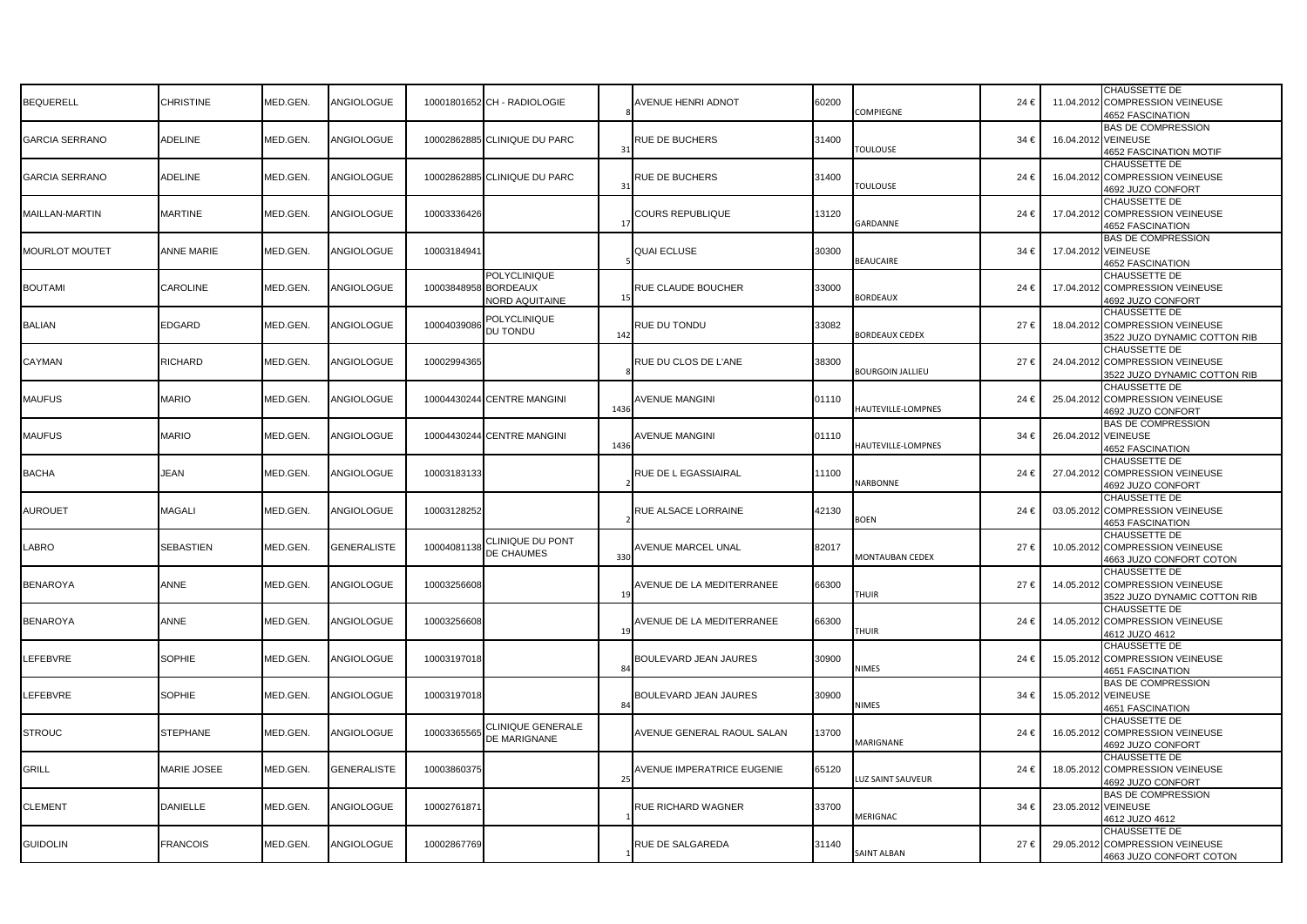| TARABAY           | <b>/ERONIQUE</b>   | MED.GEN.        | ANGIOLOGUE  | 10002279080 |                                       | $\overline{2}$  | RUE PERROCHEL              | 62200 | <b>BOULOGNE/MER</b>       | 24€      |                     | CHAUSSETTE DE<br>30.05.2012 COMPRESSION VEINEUSE<br><b>4652 FASCINATION</b>     |
|-------------------|--------------------|-----------------|-------------|-------------|---------------------------------------|-----------------|----------------------------|-------|---------------------------|----------|---------------------|---------------------------------------------------------------------------------|
| TARABAY           | VERONIQUE          | MED.GEN.        | ANGIOLOGUE  | 10002279080 |                                       | $\overline{2}$  | <b>RUE PERROCHEL</b>       | 62200 | <b>BOULOGNE/MER</b>       | 23€      |                     | CHAUSSETTE DE<br>30.05.2012 COMPRESSION VEINEUSE<br>4682 JUZO SOFT              |
| <b>GONTIER</b>    | <b>JEAN MICHEL</b> | MED.GEN.        | GENERALISTE | 1000329550  | CENTRE ORSAC<br><b>MONTFLEURI</b>     |                 | <b>AVENUE FOUQUES</b>      | 06334 | GRASSE CEDEX              | 23€      |                     | CHAUSSETTE DE<br>05.06.2012 COMPRESSION VEINEUSE<br>4682 JUZO SOFT              |
| LEGAILLARD        | <b>ELISABETH</b>   | MED.GEN.        | ANGIOLOGUE  | 10002770963 |                                       |                 | RUE RICHARD WAGNER         | 33700 | <b>MERIGNAC</b>           | 34 €     | 05.06.2012 VEINEUSE | <b>BAS DE COMPRESSION</b><br><b>4653 FASCINATION</b>                            |
| LEANDRI           | <b>CHRISTINE</b>   | MED.GEN.        | ANGIOLOGUE  | 10002956828 |                                       |                 | LES DOMAINES DE LA GARE    | 07100 | ANNONAY                   | 23€      |                     | CHAUSSETTE DE<br>08.06.2012 COMPRESSION VEINEUSE<br>4682 JUZO SOFT              |
| <b>JEUFRAUX</b>   | <b>ANNE</b>        | MED.GEN.        | ANGIOLOGUE  | 10000857853 |                                       |                 | RUE DE SAVOIE              | 91140 | <b>ILLEBON SUR YVETTE</b> | 44 €     |                     | <b>COLLANT DE</b><br>08.06.2012 COMPRESSION VEINEUSE<br><b>4652 FASCINATION</b> |
| <b>BECH</b>       | <b>FRANCIS</b>     | MED.GEN.        | ANGIOLOGUE  | 10003179198 |                                       |                 | BOULEVARD DOCTEUR LACROIX  | 11100 | VARBONNE                  | 24€      |                     | <b>CHAUSSETTE DE</b><br>14.06.2012 COMPRESSION VEINEUSE<br>4692 JUZO CONFORT    |
| <b>BASCH</b>      | ANNE SOPHIE        | MED.GEN.        | ANGIOLOGUE  | 10003100517 |                                       |                 | RUE PORTE DE LOIE          | 07140 | <b>ES VANS</b>            | 46€      |                     | CHAUSSETTE DE<br>15.06.2012 COMPRESSION VEINEUSE<br>4683 JUZO SOFT              |
| UNTEREINER        | <b>TAMARA</b>      | <b>MED.GEN.</b> | ANGIOLOGUE  | 10100436632 |                                       | $\mathbf{1}$    | <b>FAUBOURG DE SAVERNE</b> | 67000 | <b>STRASBOURG</b>         | 44 €     |                     | <b>COLLANT DE</b><br>18.06.2012 COMPRESSION VEINEUSE<br>4612 JUZO 4612          |
| <b>ZULTAK</b>     | <b>BENEDICTE</b>   | MED.GEN.        | ANGIOLOGUE  | 10002431996 |                                       | 51              | <b>RUE D'ALTKIRCH</b>      | 67100 | <b>STRASBOURG</b>         | 24€      |                     | CHAUSSETTE DE<br>18.06.2012 COMPRESSION VEINEUSE<br><b>4652 FASCINATION</b>     |
| <b>COOREVITS</b>  | <b>FRANCOISE</b>   | MED.GEN.        | ANGIOLOGUE  | 10002241221 |                                       | 11:             | <b>RUE DELORY</b>          | 59150 | WATTRELOS                 | 34 €     | 20.06.2012 VEINEUSE | <b>BAS DE COMPRESSION</b><br><b>4653 FASCINATION</b>                            |
| CARCOPINO-TUSOLI  | <b>MAGALI</b>      | MED.GEN.        | ANGIOLOGUE  | 10005162820 |                                       |                 | <b>RUE NEGRESKO</b>        | 13008 | MARSEILLE                 | 24€      |                     | CHAUSSETTE DE<br>21.06.2012 COMPRESSION VEINEUSE<br><b>4652 FASCINATION</b>     |
| ELHARAR-BERGO     | CORINNE            | MED.GEN.        | ANGIOLOGUE  | 10002866704 |                                       |                 | RUE DE SALGAREDA           | 31140 | <b>SAINT-ALBAN</b>        | $34 \in$ | 25.06.2012 VEINEUSE | <b>BAS DE COMPRESSION</b><br>4613 JUZO 4613                                     |
| CARAYON           | CENDRINE           | MED.GEN.        | ANGIOLOGUE  | 10002869021 |                                       | 3!              | RUE OZENNE                 | 31000 | TOULOUSE                  | 29€      | 26.06.2012 VEINEUSE | <b>BAS DE COMPRESSION</b><br>4682 JUZO SOFT                                     |
| BALIAN            | <b>EDGARD</b>      | MED.GEN.        | ANGIOLOGUE  | 1000403908  | POLYCLINIQUE<br>DU TONDU              | 14              | <b>RUE DU TONDU</b>        | 33082 | <b>BORDEAUX CEDEX</b>     | 44 €     |                     | <b>COLLANT DE</b><br>27.06.2012 COMPRESSION VEINEUSE<br>4612 JUZO 4612          |
| <b>MORVEZEN</b>   | <b>BEATRICE</b>    | MED.GEN.        | ANGIOLOGUE  | 10003362448 | POLYCLINIQUE DU<br>PARC RAMBOT        |                 | AVENUE DU DR AURIENTIS     | 13100 | <b>NIX EN PROVENCE</b>    | 23€      |                     | CHAUSSETTE DE<br>10.07.2012 COMPRESSION VEINEUSE<br>4682 JUZO SOFT              |
| <b>GIRAUD</b>     | <b>MICHELE</b>     | CHIR.VASC.      | ANGIOLOGUE  | 1000285831  | <b>CILINIQUE</b><br>SARRUS-TEINTURIER |                 | ALLEE CHARLES DE FITTE     | 31300 | <b><i>FOULOUSE</i></b>    | 23€      |                     | <b>CHAUSSETTE DE</b><br>11.07.2012 COMPRESSION VEINEUSE<br>4682 JUZO SOFT       |
| PIERRU            | MARIE CHRISTINE    | <b>MED.GEN.</b> | ANGIOLOGUE  | 10002896412 |                                       | $\overline{26}$ | <b>RUE DE LIGONIER</b>     | 81100 | CASTRES                   | 34 €     | 17.07.2012 VEINEUSE | <b>BAS DE COMPRESSION</b><br>4612 JUZO 4612                                     |
| WAGNER            | <b>JACQUELINE</b>  | MED.GEN.        | ANGIOLOGUE  | 10002872900 |                                       | $\mathcal{D}$   | AVENUE DU GENERAL LECLERC  | 65100 | OURDES                    | 24€      |                     | CHAUSSETTE DE<br>20.07.2012 COMPRESSION VEINEUSE<br>4612 JUZO 4612              |
| <b>BENSOUSSAN</b> | <b>LEON CLAUDE</b> | MED.GEN.        | ANGIOLOGUE  | 1000289533  | POLYCLINIQUE<br>DU SIDOBRE            |                 | CHEMIN SAINT HIPPOLYTE     | 81100 | CASTRES                   | 24€      |                     | <b>CHAUSSETTE DE</b><br>20.07.2012 COMPRESSION VEINEUSE<br>4613 JUZO 4613       |
| <b>BASCH</b>      | <b>ANNE SOPHIE</b> | MED.GEN.        | ANGIOLOGUE  | 10003100517 |                                       |                 | RUE PORTE DE LOIE          | 07140 | <b>LES VANS</b>           | 46€      |                     | <b>CHAUSSETTE DE</b><br>31.07.2012 COMPRESSION VEINEUSE<br>4683 JUZO SOFT       |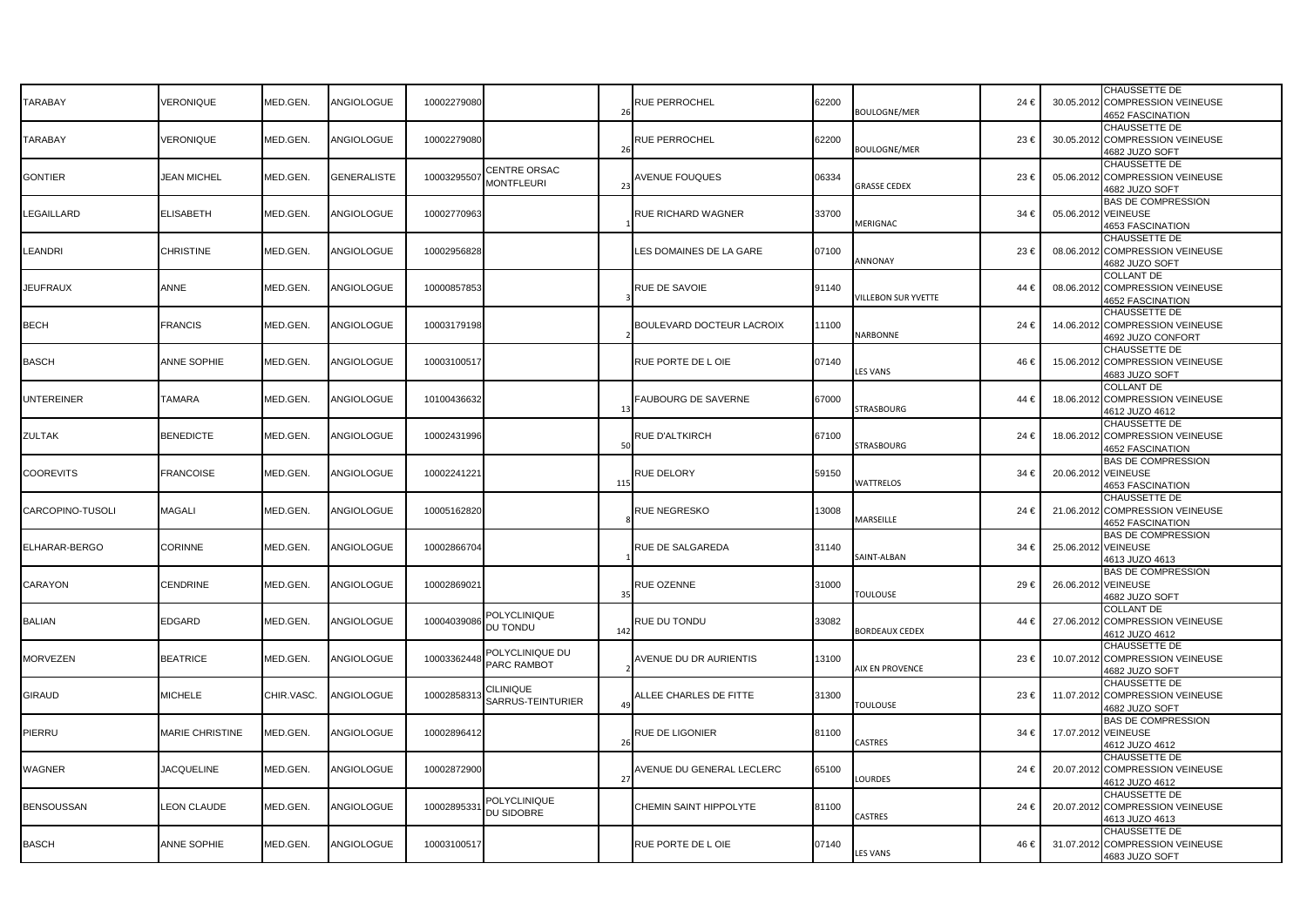| MASSON-CALVAYRAC    | <b>DOROTHEE</b>      | MED.GEN.   | ANGIOLOGUE | 10003213070 |                                                          |                       | AVENUE DE MONTPELLIER         | 34800 | CLERMONT-L HERAULT      | 24€      |           | CHAUSSETTE DE<br>31.08.2012 COMPRESSION VEINEUSE<br><b>4652 FASCINATION</b>    |
|---------------------|----------------------|------------|------------|-------------|----------------------------------------------------------|-----------------------|-------------------------------|-------|-------------------------|----------|-----------|--------------------------------------------------------------------------------|
| <b>BASCH</b>        | ANNE SOPHIE          | MED.GEN.   | ANGIOLOGUE | 10003100517 |                                                          |                       | RUE PORTE DE L OIE            | 07140 | <b>ES VANS</b>          | 49€      | 10.09.201 | <b>CHAUSSETTE DE</b><br><b>COMPRESSION VEINEUSE</b><br>4613 JUZO 4613          |
| <b>AZENCOTT</b>     | <b>ALAIN</b>         | CHIR.VASC. | ANGIOLOGUE | 10003284188 |                                                          | $\mathcal{D}$         | RUE HOCHE                     | 06400 | <b>CANNES</b>           | 24€      | 14.09.201 | CHAUSSETTE DE<br><b>COMPRESSION VEINEUSE</b><br><b>4652 FASCINATION</b>        |
| <b>BECH</b>         | <b>FRANCIS</b>       | MED.GEN.   | ANGIOLOGUE | 10003179198 |                                                          |                       | BOULEVARD DOCTEUR LACROIX     | 11100 | <b>JARBONNE</b>         | 49€      | 21.09.201 | <b>CHAUSSETTE DE</b><br><b>COMPRESSION VEINEUSE</b><br><b>4652 FASCINATION</b> |
| <b>BOURGEOIS</b>    | LIONEL               | MED.GEN.   | ANGIOLOGUE | 10003366191 |                                                          |                       | <b>BOULEVARD EMILE ZOLA</b>   | 13200 | RLES                    | 24€      | 24.09.201 | CHAUSSETTE DE<br>COMPRESSION VEINEUSE<br>4692 JUZO CONFORT                     |
| <b>BOVEDA</b>       | SOPHIE               | CHIR.VASC. | ANGIOLOGUE | 10002874294 | <b>CILINIQUE</b><br>SARRUS-TEINTURIER                    | $\mathbf{A}^{\prime}$ | <b>ILLEE CHARLES DE FITTE</b> | 31300 | <b>TOULOUSE</b>         | 24 €     | 24.09.201 | <b>CHAUSSETTE DE</b><br><b>COMPRESSION VEINEUSE</b><br><b>4652 FASCINATION</b> |
| WAGNER              | <b>JACQUELINE</b>    | MED.GEN.   | ANGIOLOGUE | 10002872900 |                                                          | $\mathcal{D}$         | AVENUE DU GENERAL LECLERC     | 65000 | OURDES                  | 24 €     | 04.10.201 | CHAUSSETTE DE<br><b>COMPRESSION VEINEUSE</b><br>4612 JUZO 4612                 |
| GRANDJEAN           | DENIS                | MED.GEN    | ANGIOLOGUE | 10002561404 |                                                          |                       | <b>AVENUE LEON BOLLEE</b>     | 72000 | E MANS                  | $34 \in$ | 09.10.201 | <b>BAS DE COMPRESSION</b><br><b>VEINEUSE</b><br><b>4652 FASCINATION</b>        |
| CARLO               | CHRISTIAN            | MED.GEN.   | ANGIOLOGUE | 10003913349 |                                                          | 167                   | AVENUE DU 551EME BATAILLON    | 83300 | DRAGUIGNAN              | 27€      | 10.10.201 | CHAUSSETTE DE<br><b>COMPRESSION VEINEUSE</b><br>4663 JUZO CONFORT COTON        |
| PRATE               | <b>BERNARD</b>       | CHIR.VASC  | ANGIOLOGUE | 1000328258  | CH - SERVICE<br>VASCULAIRE                               |                       | AVENUE DES BROUSSAILLES       | 06150 | <b>CANNES</b>           | 27€      | 17.10.201 | CHAUSSETTE DE<br><b>COMPRESSION VEINEUSE</b><br>4662 JUZO CONFORT COTON        |
| LACAZE              | GUILLAUME            | MED.GEN.   | ANGIOLOGUE | 10100167328 |                                                          |                       | RUE DE SALGAREDA              | 31140 | <b>SAINT ALBAN</b>      | 27 €     | 31.10.201 | CHAUSSETTE DE<br><b>COMPRESSION VEINEUSE</b><br>4663 JUZO CONFORT COTON        |
| CHARRAS-ARTHAPIGNET | <b>CHRISTINE</b>     | MED.GEN    | ANGIOLOGUE | 10003189767 |                                                          |                       | RUE DU FORT                   | 30000 | <b>NIMES</b>            | 44 €     | 21.11.201 | <b>COLLANT DE</b><br><b>COMPRESSION VEINEUSE</b><br><b>4652 FASCINATION</b>    |
| <b>ESTIBALS</b>     | LAURENT              | MED.GEN.   | ANGIOLOGUE | 10003258372 |                                                          | 61                    | RUE LOUIS MOUILLARD           | 66000 | PERPIGNAN               | 27 €     | 27.11.201 | <b>CHAUSSETTE DE</b><br><b>COMPRESSION VEINEUSE</b><br>4662 JUZO CONFORT COTON |
| <b>BOUTAMI</b>      | <b>CAROLINE</b>      | MED.GEN.   | ANGIOLOGUE | 10003848958 | <b>POLYCLINIQUE</b><br><b>BORDEAUX</b><br>NORD AQUITAINE |                       | RUE CLAUDE BOUCHER            | 33000 | <b>SORDEAU</b>          | 27€      | 07.12.201 | CHAUSSETTE DE<br><b>COMPRESSION VEINEUSE</b><br>4662 JUZO CONFORT COTON        |
| LEGAILLARD          | <b>ELISABETH</b>     | MED.GEN.   | ANGIOLOGUE | 10002770963 |                                                          |                       | RUE RICHARD WAGNER            | 33700 | <b>MERIGNAC</b>         | 34 €     | 12.12.201 | <b>BAS DE COMPRESSION</b><br><b>VEINEUSE</b><br><b>4652 FASCINATION MOTIF</b>  |
| <b>BOUTAMI</b>      | <b>CAROLINE</b>      | MED.GEN.   | ANGIOLOGUE | 10003848958 | <b>POLYCLINIQUE</b><br><b>BORDEAUX</b><br>NORD AQUITAINE |                       | RUE CLAUDE BOUCHER            | 33000 | <b>SORDEAUX</b>         | 27€      | 20.12.201 | <b>CHAUSSETTE DE</b><br><b>COMPRESSION VEINEUSE</b><br>4662 JUZO CONFORT COTON |
| <b>BRACON</b>       | <b>JEAN FRANCOIS</b> | MED.GEN.   | ANGIOLOGUE | 10003261277 |                                                          |                       | AVENUE JEAN GIONO             | 04100 | MANOSQUE                | 25€      | 11.01.201 | CHAUSSETTE DE<br>COMPRESSION VEINEUSE<br><b>1652 FASCINATION</b>               |
| <b>GIRAUD</b>       | <b>MICHELE</b>       | MED.GEN.   | ANGIOLOGUE | 1000285831  | <b>CILINIQUE</b><br>SARRUS-TEINTURIER                    |                       | 49 ALLÉE CHARLES DE FITTE     | 31300 | <b>TOULOUSE</b>         | 25€      | 15.01.201 | .HAUSSETTE DE<br>COMPRESSION VEINEUSE<br>4652 FASCINATION                      |
| PEUCH               | <b>BERNADETTE</b>    | MED.GEN.   | ANGIOLOGUE | 10003744868 |                                                          |                       | PLACE MENDES FRANCE           | 34170 | <b>CASTELNAU LE LEZ</b> | 44 €     | 25.01.201 | JOLLANT DE<br>COMPRESSION VEINEUSE<br>4652 FASCINATION                         |
| ZERROUK             | SAMMI                | MED.GEN.   | ANGIOLOGUE | 10100436079 |                                                          |                       | 88 RUE DES MELEZES            | 57070 | <b>METZ</b>             | 25€      | 04.02.201 | CHAUSSETTE DE<br>COMPRESSION VEINEUSE<br>4692 CONFORT                          |
| <b>BALIAN</b>       | <b>EDGARD</b>        | MED.GEN.   | ANGIOLOGUE | 1000403908  | POLYCLINIQUE<br>DU TONDU                                 |                       | 143 RUE DU TONDU              | 33082 | <b>BORDEAUX CEDEX</b>   | 34 €     | 12.02.201 | SAS DE COI<br>RESSIOI<br>VEINEUSE<br>4652 FASCINATION                          |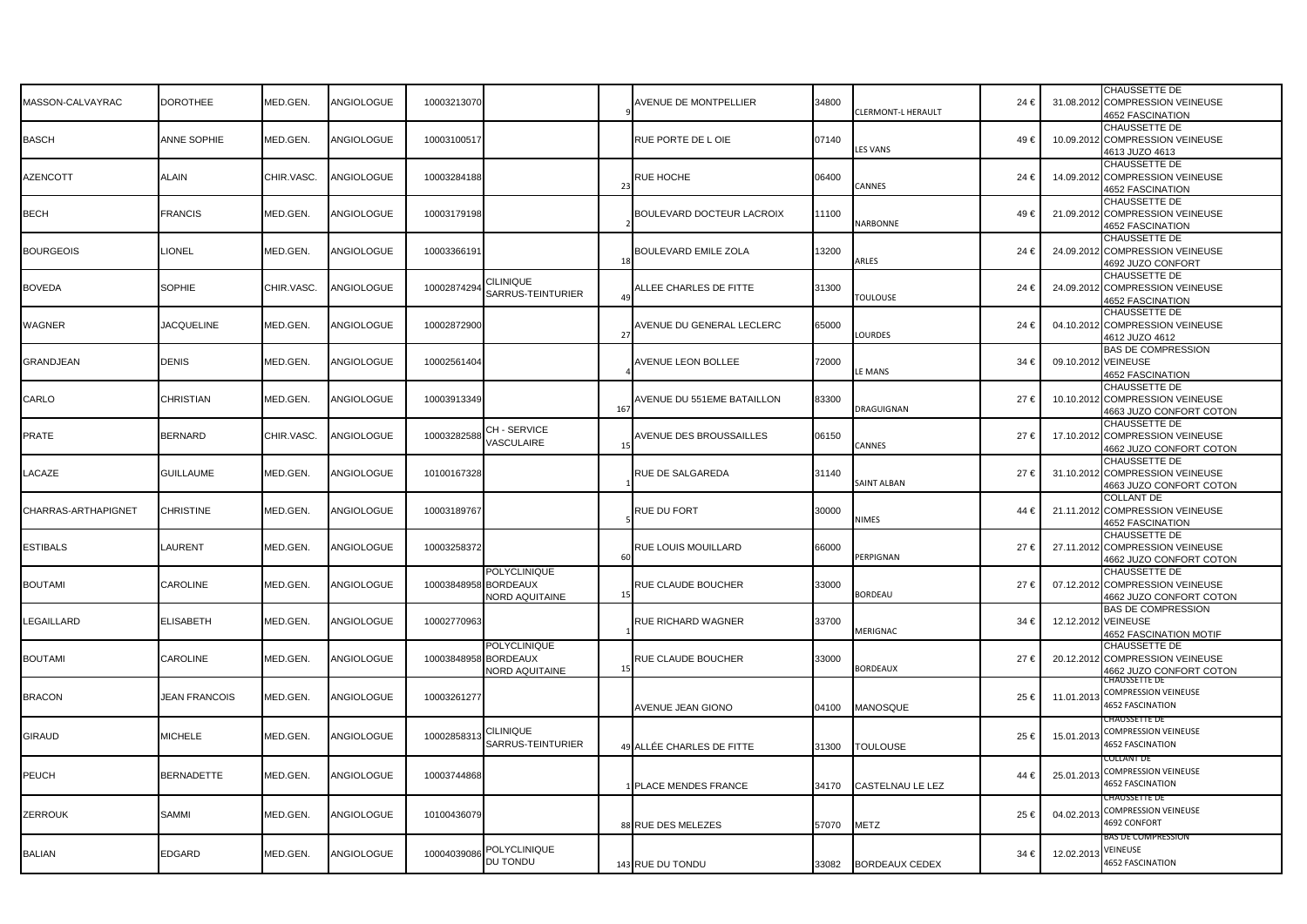| CALMEIRO-RANALLI          | ANDREIA            | MED.GEN. | ANGIOLOGUE | 10002294212 |                                                   | 67 BVD EUGENE PIERRE          | 13005 | <b>MARSEILLE</b>      | 44€  |            | COLLANT DE<br>15.02.2013 COMPRESSION VEINEUSE<br>4652 FASCINATION      |
|---------------------------|--------------------|----------|------------|-------------|---------------------------------------------------|-------------------------------|-------|-----------------------|------|------------|------------------------------------------------------------------------|
| <b>BELLIEUD-GIAUFFRET</b> | <b>MONIQUE</b>     | MED.GEN. | ANGIOLOGUE | 10003858965 |                                                   | 124 RUE AMBROISE PARE         | 83160 | LA VALETTE            | 25€  |            | CHAUSSETTE DE<br>18.02.2013 COMPRESSION VEINEUSE<br>4652 FASCINATION   |
| <b>BENSOUSSAN</b>         | <b>LEON-CLAUDE</b> | MED.GEN. | ANGIOLOGUE | 10002895331 |                                                   | 44 BOULEVARD LEON BOURGEOIS   | 81100 | <b>CASTRES</b>        | 28€  | 22.02.2013 | CHAUSSETTE DE<br><b>COMPRESSION VEINEUSE</b><br>4663 CONFORT COTON     |
| <b>BOUTAMI</b>            | CAROLINE           | MED.GEN. | ANGIOLOGUE | 10003848958 | OLYCLINIQUE<br><b>BORDEAUX</b><br>NORD AQUITAINE  | 15 RUE CLAUDE BOUCHER         | 33000 | <b>BORDEAUX</b>       | 34 € | 26.02.201  | <b>BAS DE COMPRESSION</b><br>VEINEUSE<br><b>1652 FASCINATION</b>       |
| <b>JOUBIN</b>             | <b>ELIZABETH</b>   | MED.GEN. | ANGIOLOGUE | 10002902970 |                                                   | 73 RUE GILET                  | 31770 | <b>COLOMIERS</b>      | 44 € |            | COLLANT DE<br>27.02.2013 COMPRESSION VEINEUSE<br>4652 FASCINATION      |
| <b>CACAREIGT BOURDENX</b> | VERONIQUE          | MED.GEN. | ANGIOLOGUE | 10002771342 | POLYCLINIQUE<br><b>BORDEAUX</b><br>NORD AQUITAINE | 15 RUE CLAUDE BOUCHER         | 33000 | <b>BORDEAUX</b>       | 34 € | 27.02.2013 | BAS DE COMPRESSION<br>VEINEUSE<br>4652 FASCINATION                     |
| <b>PULCI</b>              | <b>STEPHANE</b>    | MED.GEN. | ANGIOLOGUE | 10003848875 | PULYULINIQUE<br><b>BORDEAUX</b><br>NORD AQUITAINE | 15 RUE CLAUDE BOUCHER         | 33000 | <b>BORDEAUX</b>       | 28€  |            | CHAUSSETTE DE<br>27.02.2013 COMPRESSION VEINEUSE<br>4662 CONFORT COTON |
| <b>TATIBOUET</b>          | JEAN-MARIE         | MED.GEN. | ANGIOLOGUE | 10002664083 |                                                   | 31 RUE DR ROUX                | 56000 | VANNES                | 28€  |            | CHAUSSETTE DE<br>27.02.2013 COMPRESSION VEINEUSE<br>4662 CONFORT COTON |
| <b>TEYSSANDIER</b>        | <b>GHYSLAINE</b>   | MED.GEN. | ANGIOLOGUE | 10002924651 |                                                   | 25 RUE JEAN JAURES            | 19000 | <b>TULLES</b>         | 44 € |            | Collant De<br>05.03.2013 COMPRESSION VEINEUSE<br>4652 FASCINATION      |
| LEANDRI                   | <b>CHRISTINE</b>   | MED.GEN. | ANGIOLOGUE | 10002956828 |                                                   | LES DOMAINES DE LA GARE       | 07100 | <b>ANNONAY</b>        | 25€  | 18.03.2013 | LHAUSSETTE DE<br><b>COMPRESSION VEINEUSE</b><br>4652 FASCINATION       |
| FONDAROLI-LESCHI          | KARINE             | MED.GEN. | ANGIOLOGUE | 10003450201 |                                                   | ROUTE DE L'OSPEDALE           | 20137 | PORTO VECCHIO         | 44 € | 18.03.2013 | COLLANT DE<br><b>COMPRESSION VEINEUSE</b><br>4652 FASCINATION          |
| <b>BASCH</b>              | ANNE-SOPHIE        | MED.GEN. | ANGIOLOGUE | 10003100517 |                                                   | PORTE DE L OIE                | 07140 | <b>LES VANS</b>       | 49€  | 21.03.2013 | CHAUSSETTE DE<br><b>COMPRESSION VEINEUSE</b><br>4613 ATTRACTIVE        |
| LANGE                     | <b>GERARD</b>      | MED.GEN. | ANGIOLOGUE | 10002020252 |                                                   | 2 AVENUE ANDRE MALRAUX        | 37000 | <b>TOURS</b>          | 28€  |            | CHAUSSETTE DE<br>25.03.2013 COMPRESSION VEINEUSE<br>4662 CONFORT COTON |
| <b>DUCOURNAU</b>          | SERGE              | MED.GEN. | ANGIOLOGUE | 10003293213 |                                                   | 11 BVD DU GENERAL LECLERC     | 06240 | <b>BEAUSOLEIL</b>     | 28€  | 02.04.2013 | CHAUSSETTE DE<br><b>COMPRESSION VEINEUSE</b><br>4662 CONFORT COTON     |
| <b>AVILES</b>             | <b>CHRISTINE</b>   | MED.GEN. | ANGIOLOGUE | 10003227559 |                                                   | 3 AVENUE ARNAUD DE VILLENEUVE | 66330 | <b>CABESTANY</b>      | 28€  |            | CHAUSSETTE DE<br>02.04.2013 COMPRESSION VEINEUSE<br>4662 CONFORT COTON |
| <b>PUJOL</b>              | CATHERINE          | MED.GEN. | ANGIOLOGUE | 10003182747 |                                                   | 26 RUE ANTOINE MARTY          | 11000 | CARCASSONNE           | 25€  |            | CHAUSSETTE DE<br>03.04.2013 COMPRESSION VEINEUSE<br>4652 FASCINATION   |
| <b>VINEL</b>              | ANNE-RENEE         | MED.GEN. | ANGIOLOGUE | 10002865862 | <b>CILINIQUE</b><br>SARRUS-TEINTURIER             | 49 ALLÉE CHARLES DE FITTE     | 31300 | <b>TOULOUSE</b>       | 25€  | 10.04.2013 | CHAUSSETTE DE<br><b>COMPRESSION VEINEUSE</b><br>4653 FASCINATION       |
| <b>BROSSARD</b>           | <b>MICHELE</b>     | MED.GEN. | ANGIOLOGUE | 10002243656 |                                                   | 27 PLACE DE LA REPUBLIQUE     | 62110 | <b>HENIN BEAUMONT</b> | 44 € | 10.04.2013 | Collant de<br><b>COMPRESSION VEINEUSE</b><br>4652 FASCINATION          |
| CHARRAS-ARTHAPIGNET       | <b>CHRISTINE</b>   | MED.GEN. | ANGIOLOGUE | 10003189767 |                                                   | 5 RUE DU FORT                 | 30000 | NIMES                 | 44 € | 17.04.2013 | COLLANT DE<br><b>COMPRESSION VEINEUSE</b><br>4652 FASCINATION          |
| <b>MORVEZEN</b>           | <b>BEATRICE</b>    | MED.GEN. | ANGIOLOGUE | 10003362448 | POLYCLINIQUE<br>DU PARC RAMBOT                    | 2 AVENUE DU DOCTEUR AURIENTIS |       | 13100 AIX EN PROVENCE | 25€  |            | CHAUSSETTE DE<br>18.04.2013 COMPRESSION VEINEUSE<br>4652 FASCINATION   |